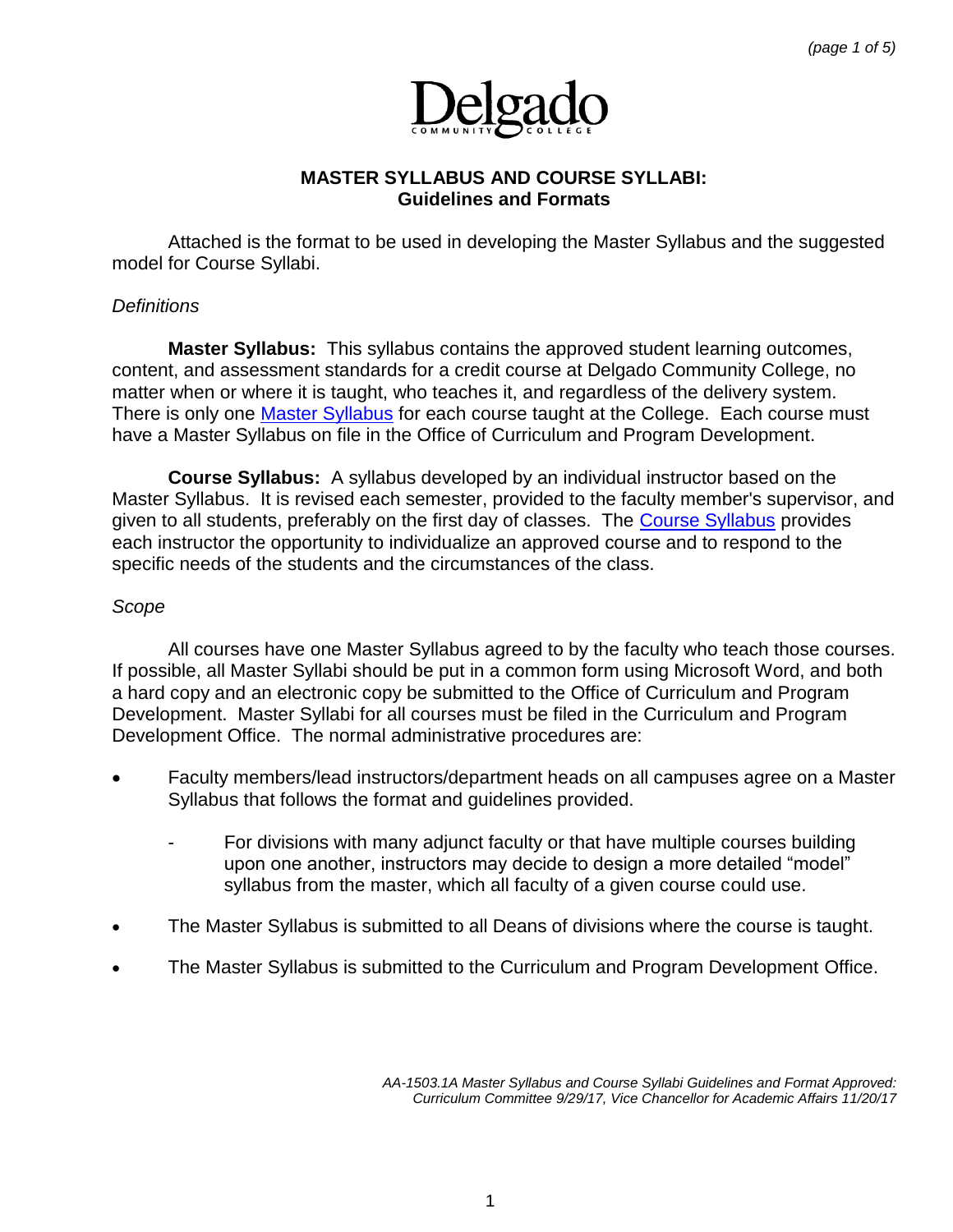

# **Master Syllabus Format**

*This is the required [Master Syllabus](http://docushare3.dcc.edu/docushare/dsweb/Get/Document-4922) format for all Delgado Community College credit courses:*

# **MASTER SYLLABUS COURSE PREFIX, NUMBER, AND NAME**

### **COURSE LECTURE-LAB-CREDIT and/ CONTACT HOURS**:

**COURSE MAXIMUM ENROLLMENT:**

**SPECIAL FACILITY OR EQUIPMENT NEEDS/SAFETY RULES AND ISSUES**:

**COURSE TITLE:** 

#### **COURSE PREFIX AND NUMBER:**

**COURSE DESCRIPTION**: The description should be no more than five typed lines in length appropriate for the *College Catalog*. Each course description should begin with something other than a verb. The first portion is a half-sentence, followed by complete sentences. The sentences of the description should group similar concepts together.

**PRE- AND/OR CO-REQUISITES**: Specifies the appropriate pre-requisite and/or co-requisite courses based on skill and experience levels required for the course.

**COURSE GOAL**: The goal should be a general statement of what the course is intended to accomplish, including the particular program outcomes or General Education competencies/ characteristics the course is designed to develop. The goal should answer the question, "What does the course do for the student?"

**STUDENT LEARNING OUTCOMES**: Learning outcomes state what students will be able to **do** as a result of learning in the course. **Use measurable or observable terms to define 1-5 overarching learning outcomes**. They should begin with active verbs, such as those used in Bloom's Taxonomy, and should suggest an assessment of some kind. Each outcome statement should complete the sentence, "Upon successful completion of this course, the learner will be able to: (list, using bullets, each outcome)."

**COURSE CONTENT**: This is an outline or a narrative description and explanation of the major topics, concepts, or themes of study that students will learn about in the course. Content must include a weekby-week description of topics and/or learning activities, or must list major units of study for the semester. New courses must list content by weekly outline. Any revisions of the major topics of the course content must be brought before the Curriculum Committee.

**TEXTS AND READINGS:** The text(s) and/or reading(s) agreed upon by all concerned faculty should be listed in an appropriate format giving the title, author, edition and year of publication. If applicable, additional recommended readings, websites and/or software materials should be listed. Updates of the agreed-upon text(s) and/or reading(s) need only be revised with Division Dean's approval.

 *(continued)*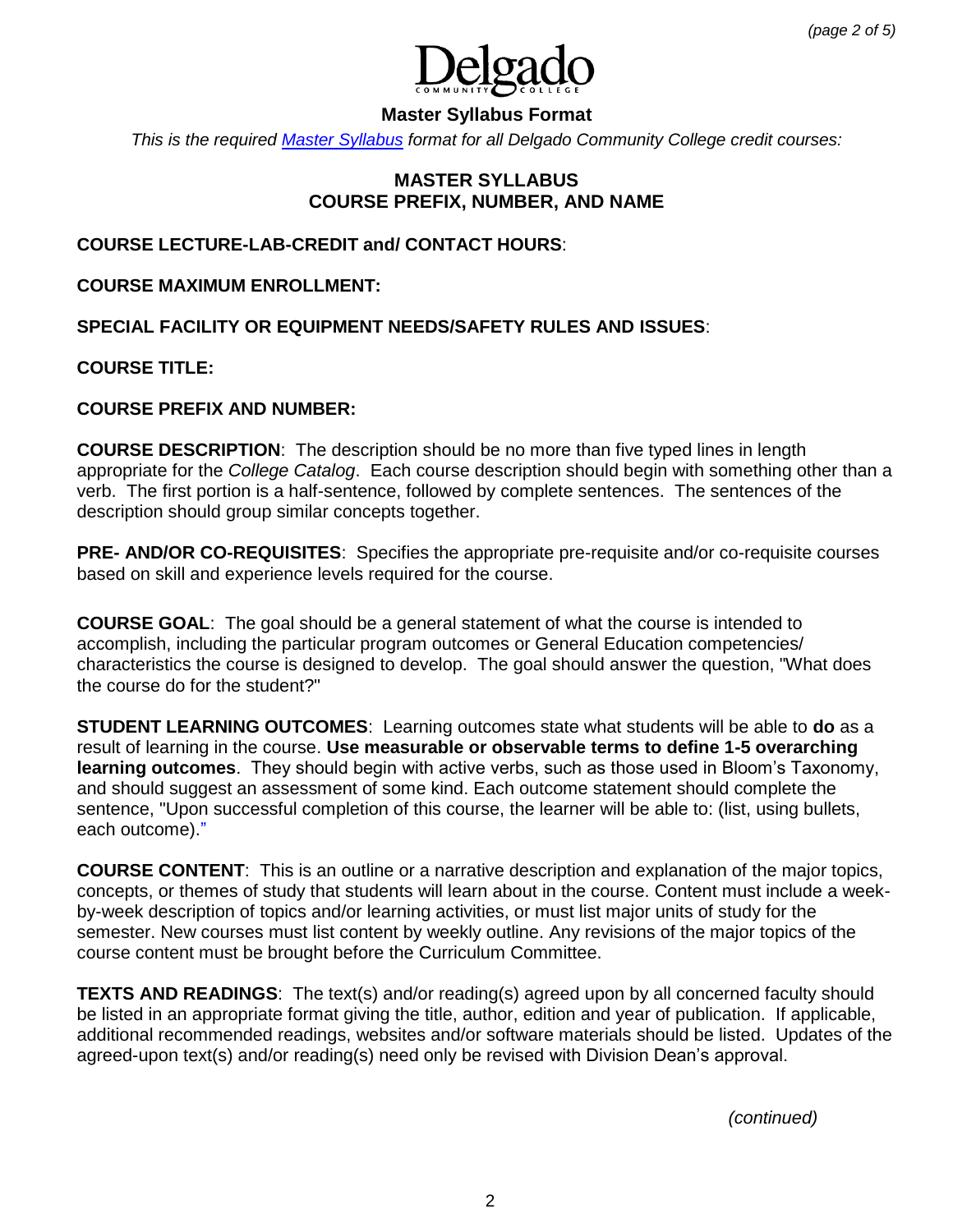**ASSESSMENT**: This section should explain the ways students will demonstrate achievement of learning outcomes as well as the quality standards expected by the discipline. Types of assessment should be consistent with the language used to define learning outcomes and produce reliable measurements of student learning. The Master Syllabus does not include a grading scale, weighted percentages, or definitions of evaluation activities. A standard statement is provided for use: A variety of learning-centered assessment activities will be used to measure and evaluate student performance. These will include, but are not limited to, the following: class presentations, reflective portfolio assignments, papers, tests, quizzes, homework assignments, in-class activities, peer evaluation, problem-solving activities, and collaborative projects.

Although not required for the Master Syllabus, each individual instructor's Course Syllabus MUST specify exact expectations of students, including rubrics that explain what different levels of performance look like and how grades are assigned to them.

**DISABILITY STATEMENT:** It is the general policy of Delgado Community College to provide an equal opportunity for academic success to all students. Reasonable accommodations for a student with a disability will be made provided the student has self-identified with the Office of Disability Services and has provided the required documentation. Instructors will appropriately modify their methods of instruction, course and examination requirements and general procedures to accommodate the special needs of the student provided the academic integrity of the course or examination is not violated and the accommodation does not jeopardize the health and welfare of all students. Accommodations will not be made without the letter of accommodation from the Office of Disability Services. [{Contact](http://www.dcc.edu/student-services/advising/disability-services/faculty-staff-resources/syllabi-statement.aspx)  [Information](http://www.dcc.edu/student-services/advising/disability-services/faculty-staff-resources/syllabi-statement.aspx) is included on Course Syllabus and is not listed on the Master Syllabus. The Master Syllabus statement ends prior to bracketed sentence.}

**ACADEMIC HONESTY STATEMENT:** Delgado Community College requires that students adhere to the highest standards of academic integrity. Students are entrusted to be honest in every phase of their academic life and to present as their own work only that which is genuinely theirs. Cheating, plagiarism, violation of test conditions, complicity in dishonest behavior, or other falsification of academic work is a serious breach of College standards.

Plagiarism is defined as any attempt to represent the work of another as one's own original work. More specifically, plagiarism is the direct appropriation of the language, thoughts, or ideas of another--either literally or in paraphrase--without appropriate notation on the source and in such fashion as to imply that the work is one's own original work.

Depending upon the nature of the case, a student guilty of academic dishonesty may receive penalties ranging from a grade of "F" for the work submitted to expulsion from the College. Such penalties may be of both an academic and disciplinary nature. Please see the *College Catalog* for additional information.

**Title IX Statement:** Delgado Community College is committed to creating and maintaining an environment in which sexual violence against men and women is not tolerated. Intervening in such instances helps to foster a safe environment for all, while sending a message that this kind of behavior will not be tolerated and is unacceptable in our community. As part of its commitment to providing an educational environment free from discrimination, Delgado Community College complies with Title IX of the Education Amendments, which prohibits discrimination and harassment based upon sex in an institution's education programs and activities. Title IX prohibits sexual harassment, including sexual violence, of students at Delgado Community College sponsored activities and programs whether occurring on-campus or off-campus. [{Contact Information](http://www.dcc.edu/title-ix/default.aspx) included on Course Syllabus and is not listed on the Master Syllabus. The Master Syllabus statement ends prior to bracketed sentence.}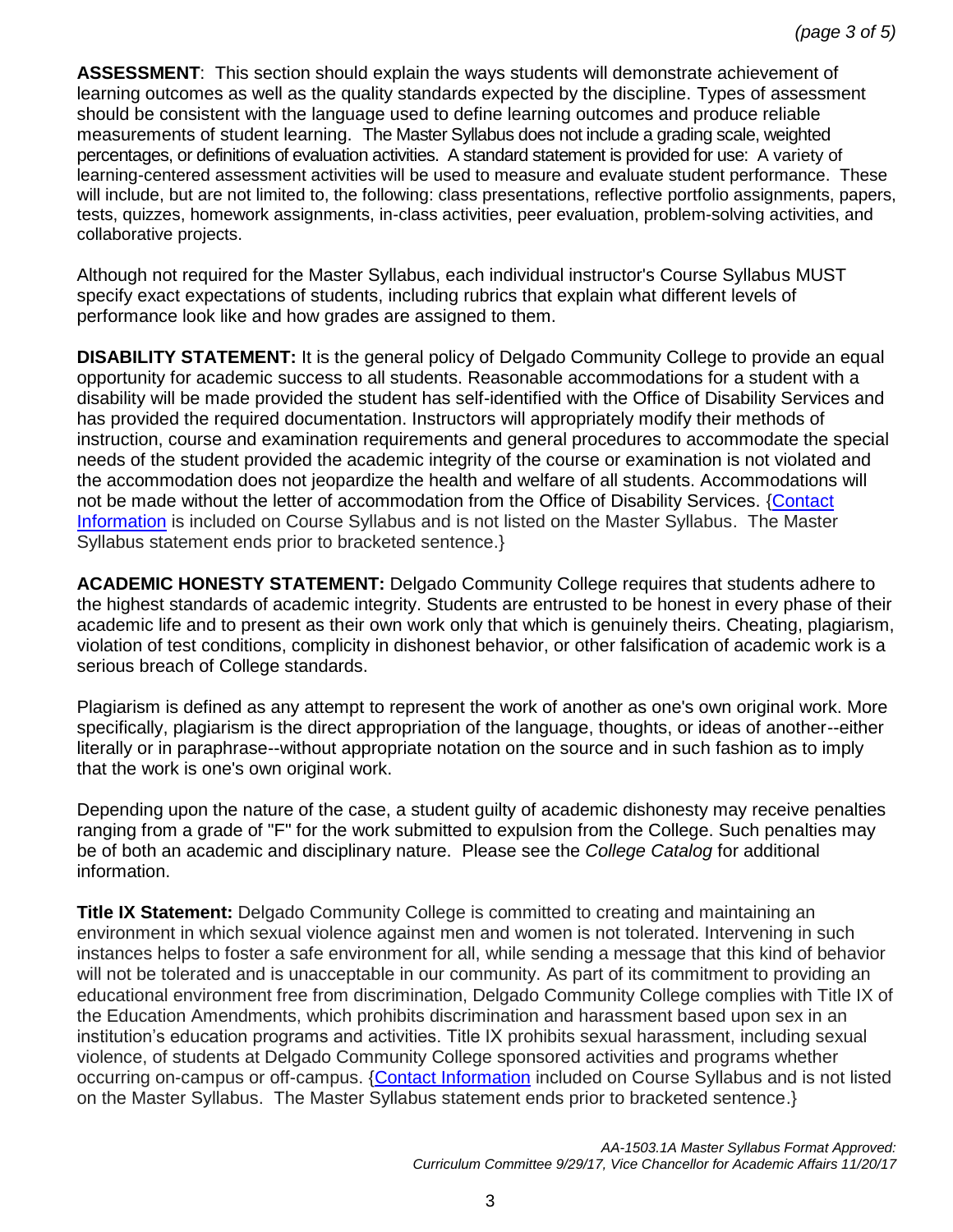

### **Course Syllabus Format**

This is a suggested format for [Course Syllabus,](http://docushare3.dcc.edu/docushare/dsweb/Get/Document-4923) which instructors must present to division deans and give to students at the beginning of every semester for each course. *The individual course syllabus with regard to description, content, etc., can elaborate on the master syllabus, but must contain all major components described in the master syllabus for that course.*

# **COURSE PREFIX, NUMBER AND COURSE NAME**

Instructor: Course Section(s):

Office (place): Meeting Place(s):

Office Hours:

Safety Issues & Rules:

**Course Name** (from Master Syllabus and Catalog)

**Course Prefix and Number**: (from Master Syllabus and Catalog)

**Course Lecture-Lab-Credit and/ Contact Hours**: (from Master Syllabus and Catalog)

**Course Description**: Must include information from Master Syllabus, but may be more detailed.

**Pre- and/or Co-requisites**: (from Master Syllabus and Catalog)

Instructors may include a brief statement describing what is expected that students already know or are able to do coming into the course.

**Course Goal**: General statement of the purpose of the course; may indicate how consistent the course is with the College Mission and the needs of Delgado students; if appropriate, indicates program goals met by the course and the types of General Education Competencies/Characteristics developed as a result of learning in the course. (Use goal information from the Master Syllabus).

**Student Learning Outcomes**: These are the overarching course outcomes in the format, "Upon successful completion of this course, the learner will be able to …." and are copied from the Master Syllabus for the course. The instructor may also add outcomes in oral communication, writing, critical thinking, and problem-solving skills.

**Course Content and Unit or Topic Outcomes**: This section provides students with a weekly or daily schedule of classes. It lists the assignments and learning activities for each Unit or Topic of the course, including specific outcomes expected from learning in each area and exams or assessments of learning in each area. These specific outcomes may be an elaboration of course level SLOs listed on the Master Syllabus, providing greater detail at the Unit or Topic level. The following sample format may be used for this section:

| Date or Week # | Unit/Topic and Learning outcome.         | Learning Activities | Learning          |
|----------------|------------------------------------------|---------------------|-------------------|
|                | "As a result of learning in this section | and Assignments     | Assessment, Tests |
|                | of the course, you will be able to"      |                     | or Exams          |

*(continued)*